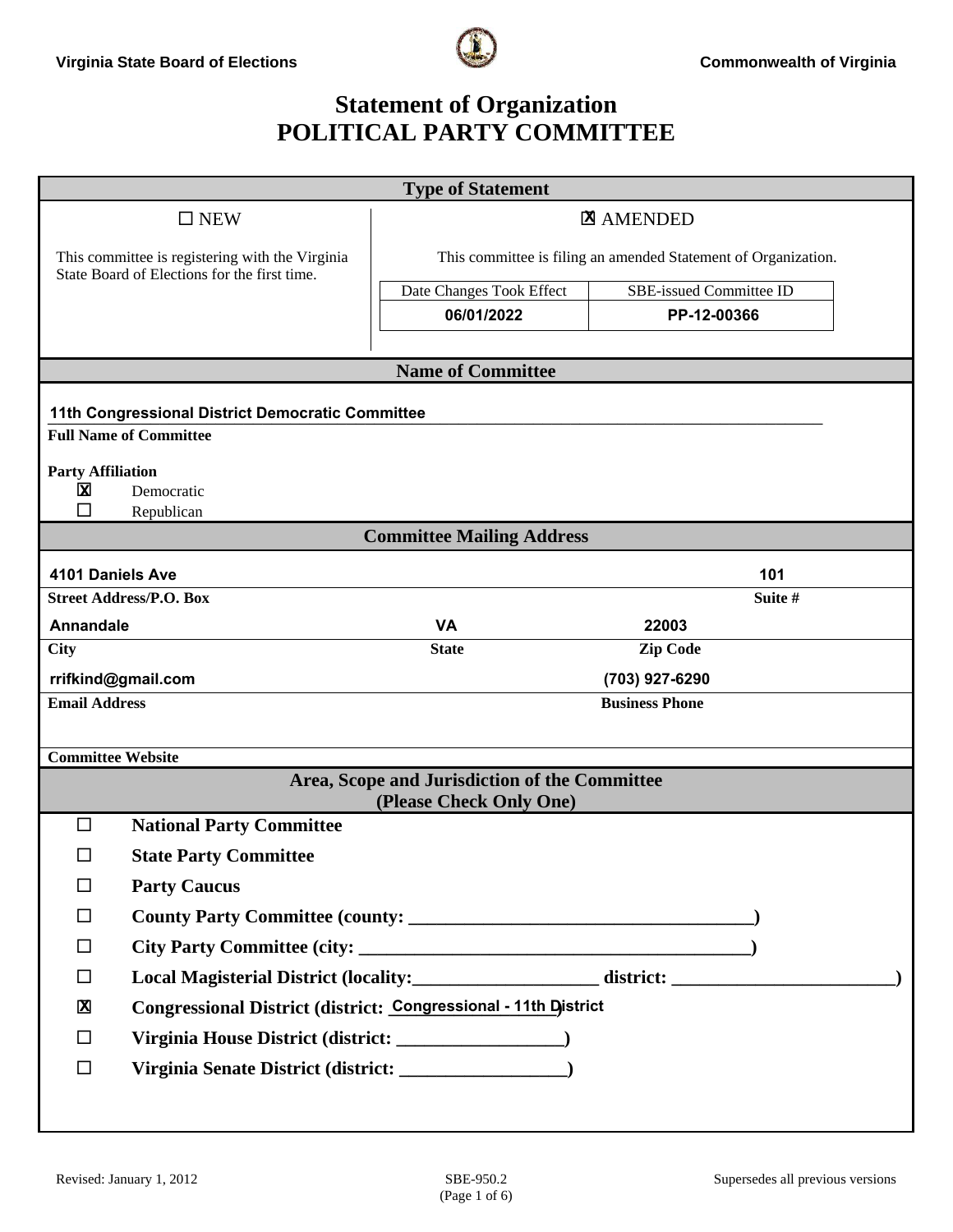

| <b>Committee Activity</b>                                                                                                               |                                                                    |                                                      |                                                     |                          |                           |  |  |
|-----------------------------------------------------------------------------------------------------------------------------------------|--------------------------------------------------------------------|------------------------------------------------------|-----------------------------------------------------|--------------------------|---------------------------|--|--|
| Please provide the following dates. (If an action has not yet occurred for this committee, write "N/A")                                 |                                                                    |                                                      |                                                     |                          |                           |  |  |
| Date first contribution accepted:<br>Date first expenditure made:<br>Date committee depository designated:<br>Date treasurer appointed: |                                                                    | 01/01/2012<br>01/01/2012<br>01/01/2012<br>01/01/2012 |                                                     |                          |                           |  |  |
| <b>Candidates this Committee Supports or Opposes</b>                                                                                    |                                                                    |                                                      |                                                     |                          |                           |  |  |
| <b>Full Name and Address of Candidate</b>                                                                                               |                                                                    | <b>Office Sought</b>                                 |                                                     | <b>Party Affiliation</b> | <b>Support or Oppose?</b> |  |  |
| Candidate Sheet Attached with 2<br>Candidates                                                                                           |                                                                    |                                                      |                                                     |                          |                           |  |  |
|                                                                                                                                         |                                                                    |                                                      |                                                     |                          |                           |  |  |
|                                                                                                                                         |                                                                    |                                                      |                                                     |                          |                           |  |  |
|                                                                                                                                         |                                                                    |                                                      |                                                     |                          |                           |  |  |
| (attach additional sheets if more space needed)                                                                                         |                                                                    |                                                      |                                                     |                          |                           |  |  |
| <b>Committee Depository</b>                                                                                                             |                                                                    |                                                      |                                                     |                          |                           |  |  |
| <b>Truist Bank</b>                                                                                                                      |                                                                    |                                                      |                                                     |                          |                           |  |  |
| <b>Name of Primary Financial Institution</b>                                                                                            |                                                                    |                                                      | Name of Other Financial Institution (if applicable) |                          |                           |  |  |
| Springfield                                                                                                                             |                                                                    | <b>VA</b>                                            |                                                     |                          |                           |  |  |
| <b>City</b>                                                                                                                             |                                                                    | <b>State</b>                                         | <b>City</b><br><b>State</b>                         |                          |                           |  |  |
| <b>Address Where Books are Maintained</b>                                                                                               |                                                                    |                                                      |                                                     |                          |                           |  |  |
| <b>Address Where Books</b>                                                                                                              | 4104 Daniels Ave<br>Street Address (P.O. Boxes are not acceptable) |                                                      | 101<br>Suite #                                      |                          |                           |  |  |
| are Maintained                                                                                                                          |                                                                    |                                                      |                                                     |                          |                           |  |  |
|                                                                                                                                         | Annandale<br><b>City</b>                                           |                                                      | <b>VA</b><br><b>State</b>                           |                          | 22003<br>Zip Code         |  |  |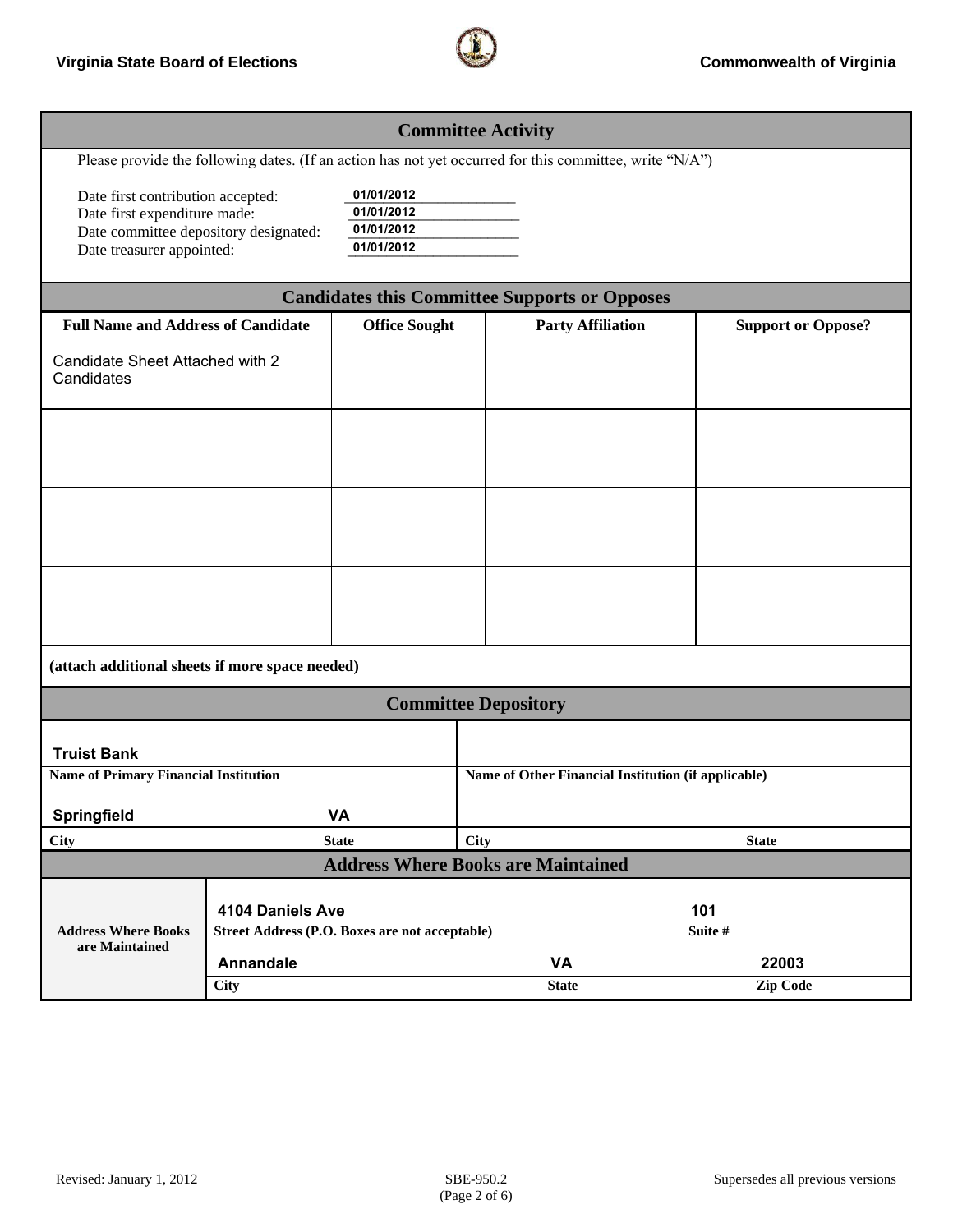

# **Statement of Organization POLITICAL PARTY COMMITTEE**

| <b>Treasurer</b>                                         |                                                                                                                                                                                                        |                                         |                                     |  |  |  |  |
|----------------------------------------------------------|--------------------------------------------------------------------------------------------------------------------------------------------------------------------------------------------------------|-----------------------------------------|-------------------------------------|--|--|--|--|
|                                                          | <b>Ambrose</b>                                                                                                                                                                                         |                                         | J                                   |  |  |  |  |
|                                                          | <b>Salutation</b> Last Name                                                                                                                                                                            | <b>Christopher</b><br><b>First Name</b> | <b>Middle Name</b><br><b>Suffix</b> |  |  |  |  |
| <b>Treasurer Information</b>                             |                                                                                                                                                                                                        |                                         |                                     |  |  |  |  |
|                                                          | chrisambr@aol.com<br><b>Email Address</b>                                                                                                                                                              | (703) 314-7556<br>Daytime Phone #       |                                     |  |  |  |  |
|                                                          |                                                                                                                                                                                                        |                                         |                                     |  |  |  |  |
| <b>Treasurer Residential</b>                             | 7815 Lambkin Ct                                                                                                                                                                                        |                                         |                                     |  |  |  |  |
| <b>Address</b>                                           | <b>Street Address</b>                                                                                                                                                                                  | Apt#                                    |                                     |  |  |  |  |
|                                                          | Lorton                                                                                                                                                                                                 | <b>VA</b><br>22079                      |                                     |  |  |  |  |
|                                                          | <b>City</b>                                                                                                                                                                                            | <b>State</b>                            | <b>Zip Code</b>                     |  |  |  |  |
|                                                          | 7815 Lambkin Ct                                                                                                                                                                                        |                                         |                                     |  |  |  |  |
| <b>Treasurer Business Address</b>                        | <b>Street Address/P.O. Box</b>                                                                                                                                                                         | Suite #                                 |                                     |  |  |  |  |
|                                                          | Lorton                                                                                                                                                                                                 | <b>VA</b>                               | 22079                               |  |  |  |  |
|                                                          | <b>City</b>                                                                                                                                                                                            | <b>State</b>                            | Zip Code                            |  |  |  |  |
|                                                          | <b>Principal Custodian of the Books</b>                                                                                                                                                                |                                         |                                     |  |  |  |  |
| <b>Principal Custodian</b>                               | $\Box$ Check this box if the Principal Custodian of the Books is the same person as the Treasurer. If they<br>are the same person, skip this section.<br><b>Rifkind</b><br><b>Salutation</b> Last Name | <b>Rachel</b><br><b>First Name</b>      | <b>Middle Name</b><br><b>Suffix</b> |  |  |  |  |
| <b>Information</b>                                       |                                                                                                                                                                                                        |                                         |                                     |  |  |  |  |
|                                                          | rrifkind@gmail.com<br><b>Email Address</b>                                                                                                                                                             | (703) 927-6290<br>Daytime Phone #       |                                     |  |  |  |  |
|                                                          | <b>Principal</b>                                                                                                                                                                                       |                                         |                                     |  |  |  |  |
|                                                          | <b>Position or Title</b>                                                                                                                                                                               |                                         |                                     |  |  |  |  |
|                                                          | 4104 Daniels Ave                                                                                                                                                                                       |                                         | 101                                 |  |  |  |  |
| <b>Principal Custodian</b><br><b>Residential Address</b> | <b>Street Address</b>                                                                                                                                                                                  | Apt#                                    |                                     |  |  |  |  |
|                                                          | <b>Annandale</b>                                                                                                                                                                                       | VA                                      | 22003                               |  |  |  |  |
|                                                          | <b>City</b>                                                                                                                                                                                            | <b>State</b>                            | Zip Code                            |  |  |  |  |
|                                                          |                                                                                                                                                                                                        |                                         |                                     |  |  |  |  |
| <b>Principal Custodian</b>                               | 4104 Daniels Ave<br><b>Street Address/P.O. Box</b>                                                                                                                                                     | 101<br>Suite #                          |                                     |  |  |  |  |
| <b>Business Address</b>                                  |                                                                                                                                                                                                        |                                         |                                     |  |  |  |  |
|                                                          | <b>Annandale</b><br>City                                                                                                                                                                               | <b>VA</b><br><b>State</b>               | 22003<br>Zip Code                   |  |  |  |  |
| <b>Additional Officers (optional)</b>                    |                                                                                                                                                                                                        |                                         |                                     |  |  |  |  |
|                                                          |                                                                                                                                                                                                        |                                         |                                     |  |  |  |  |
| <b>Additional Officers</b>                               | <b>Full Name</b>                                                                                                                                                                                       | <b>Title</b>                            | Daytime Phone #                     |  |  |  |  |
|                                                          | <b>Full Name</b>                                                                                                                                                                                       | <b>Title</b>                            | Daytime Phone #                     |  |  |  |  |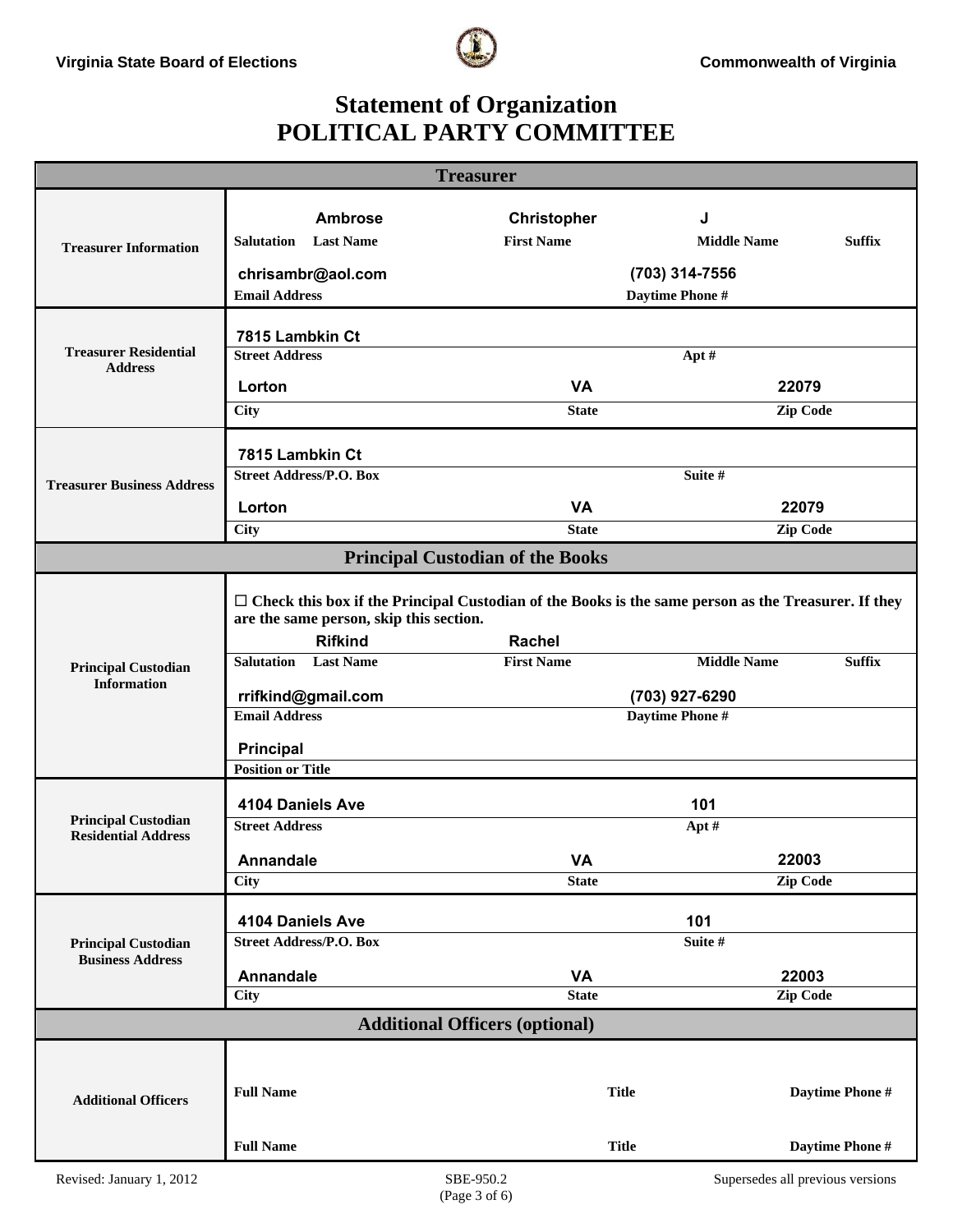

### **Statement of Organization POLITICAL PARTY COMMITTEE**

| <b>Filing Method</b>                                                                                                                                                                                                                                                                                                                                                                                                                                                                                                                                                                                                                                                                                         |  |  |  |  |
|--------------------------------------------------------------------------------------------------------------------------------------------------------------------------------------------------------------------------------------------------------------------------------------------------------------------------------------------------------------------------------------------------------------------------------------------------------------------------------------------------------------------------------------------------------------------------------------------------------------------------------------------------------------------------------------------------------------|--|--|--|--|
| Please indicate the method by which this committee will submit its campaign finance reports:<br>$\Box$ File electronically using SBE's VAFiling Application.<br><b>X</b> File electronically using an SBE Approved Vendor<br>(Please indicate Name of Vendor:) TARGET-D Consulting<br>$\Box$ File paper reports.<br>(By choosing this option, I affirm that this committee: a) does not intend to accept contributions or make expenditures in<br>excess of \$10,000 during the calendar year; or b) is a county, city, or local district political party that files disclosure reports<br>on paper with the electoral board of that county or city.)                                                        |  |  |  |  |
| <b>Signature</b><br><b>Date</b>                                                                                                                                                                                                                                                                                                                                                                                                                                                                                                                                                                                                                                                                              |  |  |  |  |
| <b>Statement of Treasurer</b>                                                                                                                                                                                                                                                                                                                                                                                                                                                                                                                                                                                                                                                                                |  |  |  |  |
| I accept the appointment of Treasurer for this committee. I understand that I am required to comply with the provisions of the<br>Campaign Finance Disclosure Act (Title 24.2, Chapter 9.3 of the Code of Virginia). I understand that I must truthfully report all monies<br>and things of value which this political committee receives or expends in a timely manner. Civil penalties will be assessed in the manner<br>required by the Code of Virginia for late or un-filed reports. I also understand that if I provide false information on any document<br>submitted to the State Board of Elections that I may be subject to the provisions of § 24.2-1016 which is punishable by a Class 5 felony. |  |  |  |  |

**Signature** Date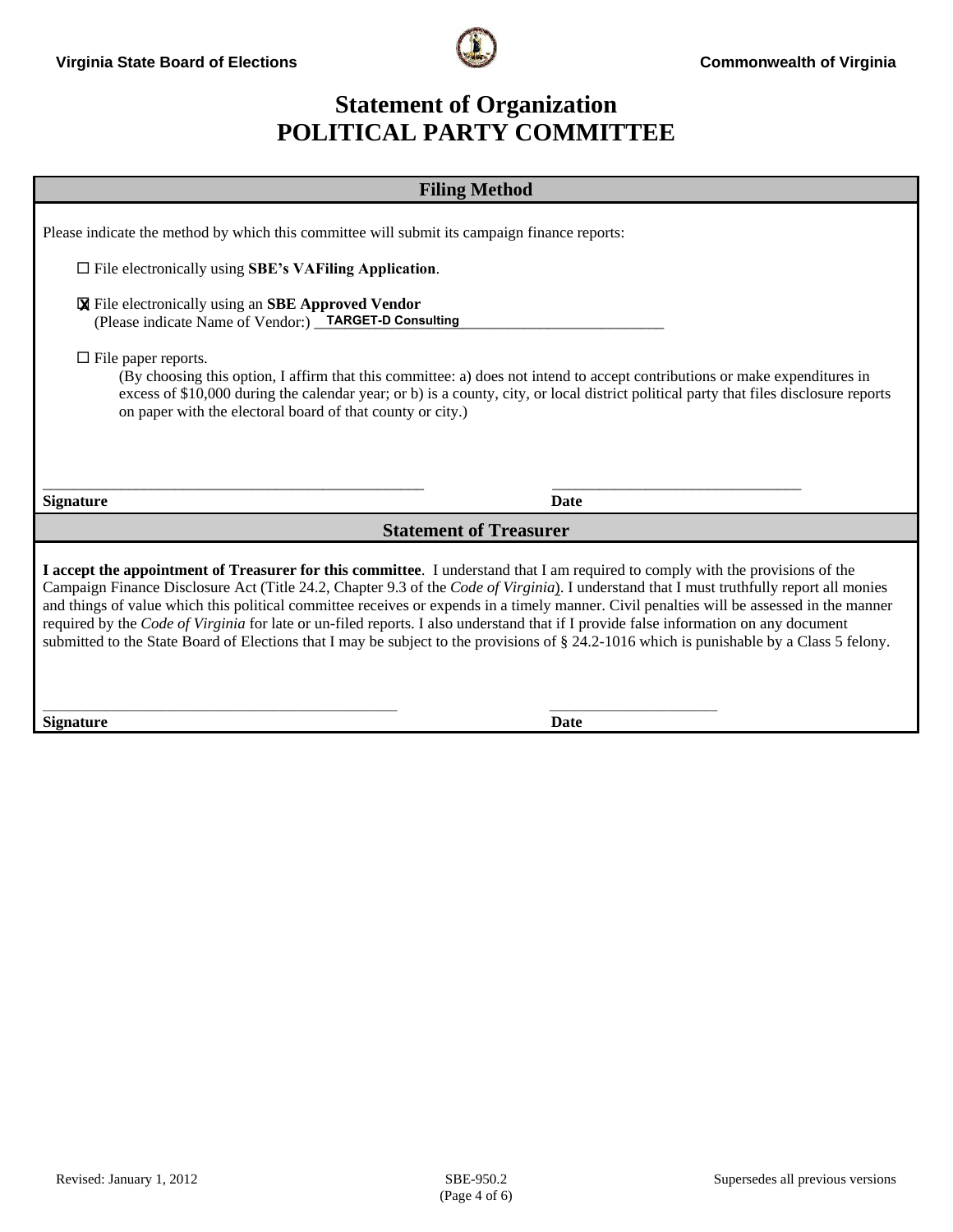# **Instructions for Completing This Form**

- Submit the original, signed copy of this form to SBE at: **1100 Bank Street Richmond, VA 23219**
- This form must be written in ink or typed or it will be rejected.
- An amended Statement is required to be filed within 10 days of the change if **any** of the information reported on this form changes.

### **Type of Statement**

Check the box that applies to the type of Statement that you are filing.

#### **Name of Committee**

- Please insert the full name of your committee. You may include the acronym but you must spell out all acronyms for your committee.
- Check the Party Affiliation box.
	- o At present, there are only two organizations which meet the legal definition of "political party". All other organizations should complete the Political Action Committee Statement of Organization.
	- o Women's, youth and other auxiliary party clubs do not meet the legal definition of "political party". These clubs should complete the Political Action Committee Statement of Organization.

#### **Committee Mailing Address**

- Insert the committee's primary mailing address.
	- o The address must be within the Commonwealth unless the committee is a National Party committee.
- Insert the committee's primary business phone, fax and email address.
- Insert the committee's website address (if one).

#### **Area, Scope and Jurisdiction of the Committee**

Please choose the designation that applies.

#### **Committee Activity**

Enter the information requested.

#### **Candidate's Supported or Opposed**

Indicate any and all candidates the committee intends to support or oppose.

#### **Committee Depository**

- Insert the name of the committee's primary depository (Bank Name).
	- Insert the address of the committee's secondary depository (if one).
		- o Depositories must be in an account located within the Commonwealth unless the committee is a National Party committee.

#### **Address Where Books are Maintained**

- Please list the address where the committee's records are maintained.
	- o This address must be in the Commonwealth unless the committee is a National Party committee.